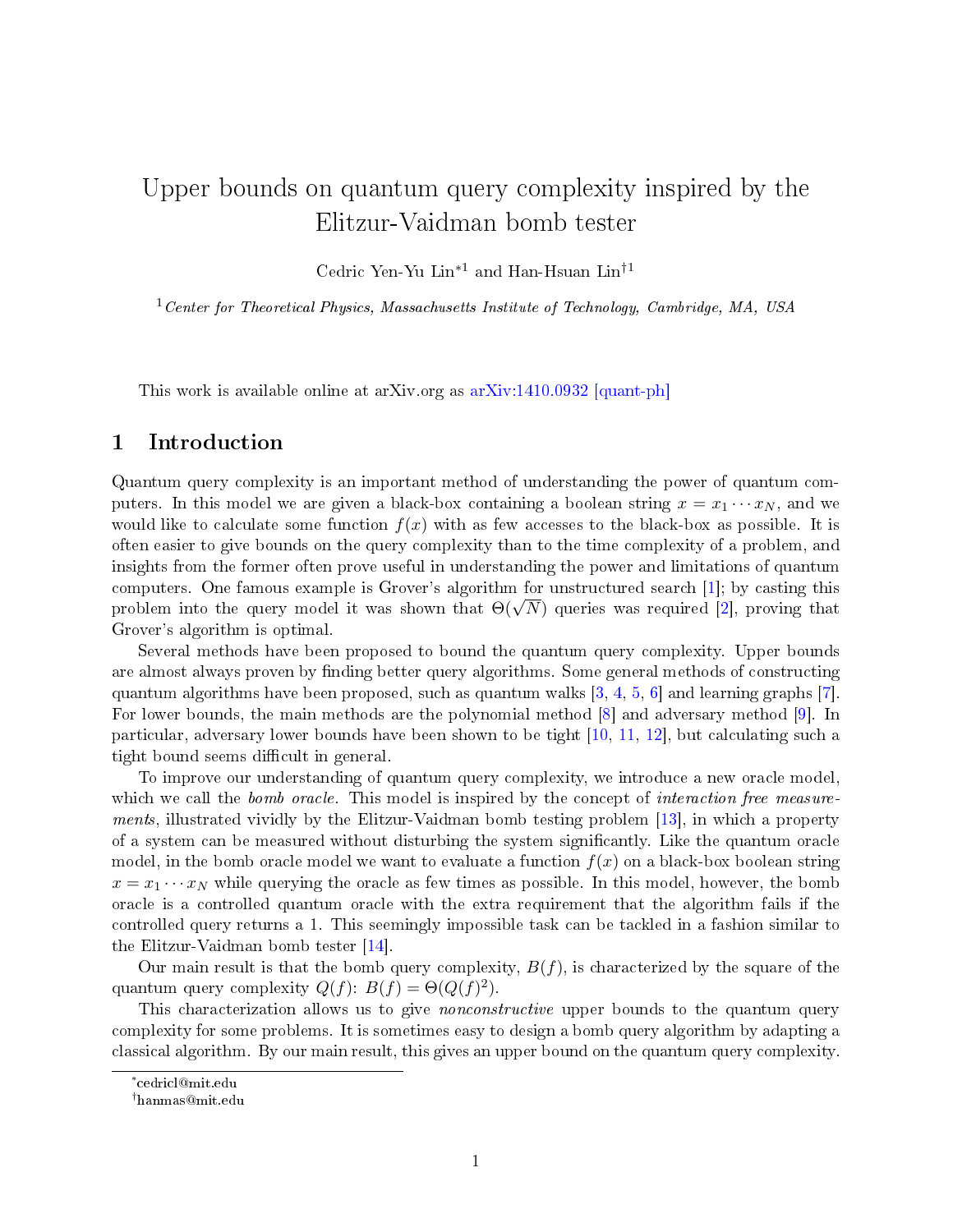We provide a general method for doing so, and inspired by this method we give a corresponding explicit quantum algorithm. Using this method, we were able to give an  $O(n^{3/2})$  algorithm for the single-source shortest paths (SSSP) problem in an unweighted graph with  $n$  vertices, beating the  $\frac{\text{m}}{\text{m}}$  best-known  $O(n^{3/2}\sqrt{\log n})$  algorithm [\[15\]](#page-3-12). A more striking example is our  $O(n^{7/4})$  algorithm for maximum bipartite matching; in this case the best-known upper bound was the trivial  $O(n^2)$ .

# 2 Model

We define the bomb query model as follows: we want to compute a function  $f(x)$  using a quantum circuit, where access to the hidden query string  $x$  is not provided through the usual quantum oracle  $O_x$ , but rather through a bomb oracle, shown in the following circuit:

$$
|c\rangle
$$
  
\n
$$
|0\rangle
$$
  
\n
$$
|0\rangle
$$
  
\n
$$
|0\rangle
$$
  
\n
$$
|0\rangle
$$
  
\n
$$
|0\rangle
$$
  
\n
$$
|0\rangle
$$
  
\n
$$
|0\rangle
$$
  
\n
$$
|0\rangle
$$
  
\n
$$
|1\rangle
$$
  
\n(1)  
\n
$$
|i\rangle
$$
  
\n
$$
|i\rangle
$$

In this circuit  $O_x$  is the traditional quantum oracle:  $O_x|0,i\rangle = |x_i,i\rangle$ . There are however three differences between the bomb oracle and the usual quantum oracle  $O_x$ .

- We allow an extra control bit c to control the oracle  $O_x$ . (This modification on its own would not change the query complexity.)
- The input to the record register must be  $|0\rangle$  before the application of controlled- $O_x$ ; after the application of controlled- $O_x$  it will contain  $|c \cdot x_i\rangle$ .
- After the application of controlled- $O_x$ , the record register is immediately measured. If a 1 is measured (corresponding to  $c \cdot x_i = 1$ ), the algorithm fails. We say the bomb has exploded.

We define the bomb query complexity  $B_{\epsilon}(f)$  to be the minimum number of times the bomb oracle shown above needs to be applied in an algorithm such that the following hold for all input string  $x$ :

- The bomb explodes with probability at most  $\epsilon$ .
- The probability that the bomb outputs the wrong answer is bounded by a constant (say 0.01).

#### 3 Main Result

Let  $Q(f)$  be the bounded-error quantum complexity. Our main result is the following:

$$
B_{\epsilon}(f) = \Theta\left(\frac{Q(f)^2}{\epsilon}\right). \tag{2}
$$

We prove the  $B_{\epsilon}(f) = O(Q(f)^2/\epsilon)$  upper bound by mimicking the solution of the Elitzur-Vaidman problem [\[14\]](#page-3-11): we simulate each quantum query with a gadget using  $O(Q(f)/\epsilon)$  bomb queries. By utilizing the quantum Zeno effect, the gadget simulates a quantum query with  $O(\epsilon/Q(f))$  error and probability of explosion. This allows us to simulate a quantum algorithm with  $O(Q(f)^2/\epsilon)$  bomb queries while keeping the probability of explosion and the error constant-sized.

We prove the  $B_{\epsilon}(f) = \Omega(Q(f)^2/\epsilon)$  lower bound through a novel adaption of the adversary method to bomb query complexity. We show that the bomb query complexity is  $\Omega(\text{Adv}^{\pm}(f))^2/\epsilon$ . where  $\text{Adv}^{\pm}(f)$  is the adversary bound with general weights [\[16\]](#page-3-13). Since the general adversary method is tight for quantum query complexity, i.e.  $\text{Adv}^{\pm}(f) = \Theta(Q(f))$  [\[10,](#page-3-7) [11,](#page-3-8) [12\]](#page-3-9), this shows that  $B_{\epsilon}(f) = \Omega(Q(f)^2/\epsilon)$ .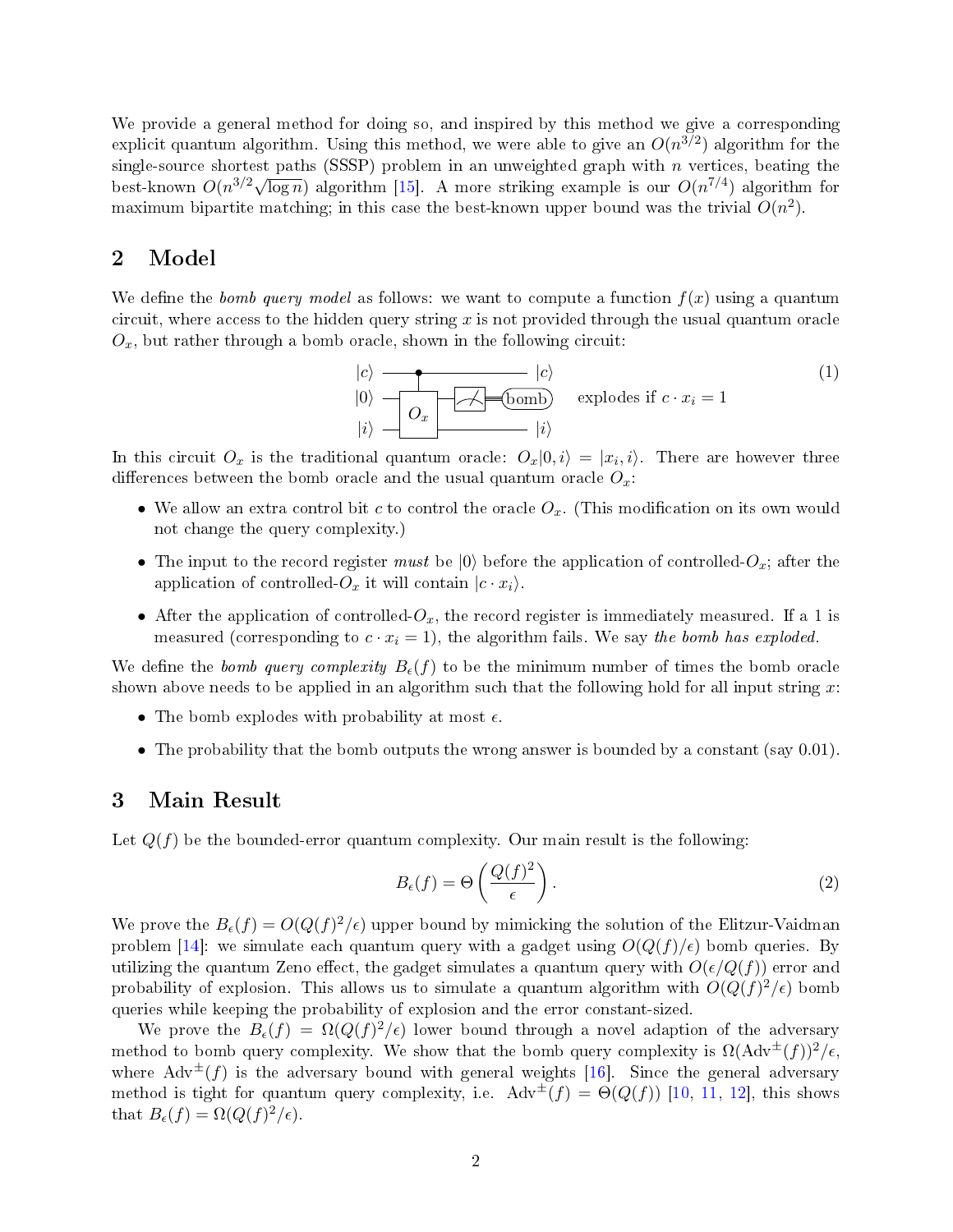# 4 Applications

Inspired by our characterization of bomb query complexity, we have the following result (stated informally):

Suppose there is a classical algorithm that computes  $f(x)$  in T queries, and the algorithm guesses the result of each query (0 or 1), making no more than an expected G mistakes for all x. Then there is an explicit quantum algorithm using  $O(\sqrt{T}G)$  queries.

This result is inspired by the easy construction of bomb query algorithms for certain functions. Take, for example, the OR function: decide whether the string x is the all-zero string  $0^N$  or not. A simple classical algorithm would be to simply check each bit of x one-by-one until we find a 1; this takes at most  $T = N$  queries. At each query, the algorithm could guess that the query result is 1; since the algorithm ends when a 1 is found, there is at most  $G = 1$  wrong guess. Therefore  $Q(OR) = O(\sqrt{TG}) = O(\sqrt{N})$ . We have thus proved the existence of Grover's algorithm.

We were able to make this upper bound *constructive*, by constructing an explicit quantum algorithm tht makes  $O(\sqrt{T}G)$  queries. This algorithm is very similar to Kothari's algorithm for oracle identification [\[17\]](#page-3-14). Roughly speaking, the quantum algorithm takes the T-query classical algorithm and uses quantum search to squentially find the  $G$  mistakes.

It turns out that this approach can be used to improve the upper bounds of several graph problems in the adjacency matrix model. For example consider the following problem: given an unweighted directed graph G with n vertices, find all shortest paths from a fixed vertex  $v \in G$ to all other vertices  $w \in G$  (single source shortest paths). By analyzing the classical breadth-first search algorithm, we obtain  $Q(f) = O(n^{3/2})$  (beating the best known upper bound of  $O(n^{3/2}\sqrt{\log n})$ )  $[15]$ ). Another example is finding a maximum matching (a maximum set of edges that do not share vertices) in a bipartite graph with  $n$  vertices; by analyzing the classical Hopcroft-Karp algorithm [\[18\]](#page-4-0) we see that this takes no more than  $O(n^{7/4})$  quantum queries to the adjacency matrix. (The best known upper bound is the trivial  $O(n^2)$ , although the time complexity of this problem was studied in [\[19,](#page-4-1) [20\]](#page-4-2).)

Finally, we hope that the bomb query complexity model can help us understand the relationship between the classical randomized query complexity,  $R(f)$ , and the quantum query complexity  $Q(f)$ . It is known [\[8\]](#page-3-5) that for all total functions  $f, R(f) = O(Q(f)^6)$ ; however, there is a long-standing conjecture that actually  $R(f) = O(Q(f)^2)$ . In light of our results, this conjecture is equivalent to the conjecture that  $R(f) = O(\epsilon B_{\epsilon}(f))$ . Further study on the relationship between bomb and classical randomized complexity may therefore shed light on the limitations of quantum computation.

## References

- <span id="page-2-0"></span>[1] L. K. Grover, "A fast quantum mechanical algorithm for database search," in *Proceedings of* the 28th Annual ACM Symposium on the Theory of Computing (STOC). May, 1996. [arXiv:quant-ph/9605043.](http://arxiv.org/abs/quant-ph/9605043)
- <span id="page-2-1"></span>[2] C. H. Bennett, E. Bernstein, G. Brassard, and U. Vazirani, "Strengths and weaknesses of quantum computing,"  $SIAM$  Journal on Computing 26 no. 5, (1997) 1510–1523, [arXiv:quant-ph/9701001.](http://arxiv.org/abs/quant-ph/9701001)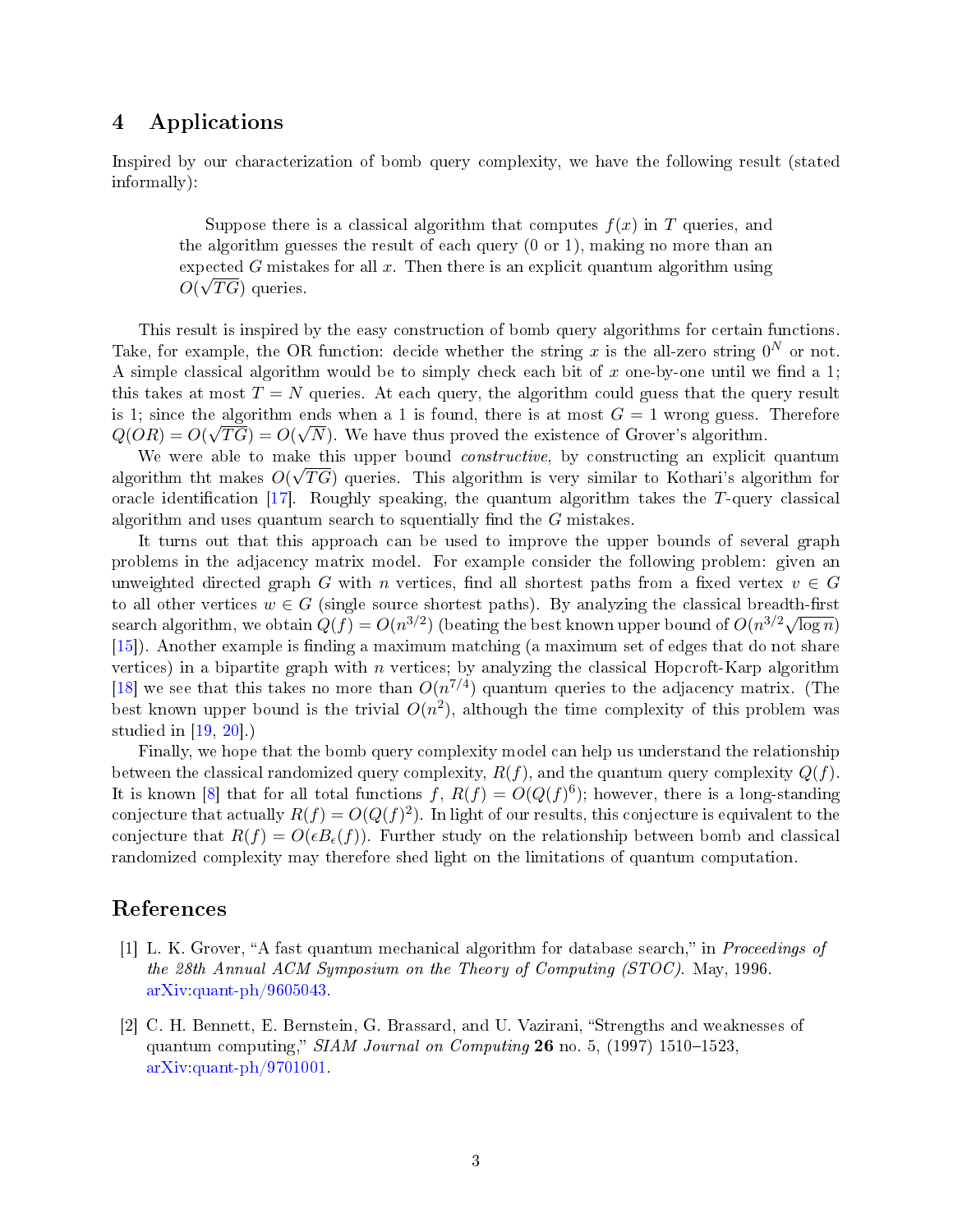- <span id="page-3-0"></span>[3] A. Ambainis, "Quantum walk algorithm for element distinctness," SIAM Journal on Computing 37 no. 1, (2007) 210–239, [arXiv:quant-ph/0311001.](http://arxiv.org/abs/quant-ph/0311001)
- <span id="page-3-1"></span>[4] M. Szegedy, "Quantum speed-up of Markov chain based algorithms," in *Proceedings of the* 45th Annual IEEE Symposium on Foundations of Computer Science. 2004.
- <span id="page-3-2"></span>[5] F. Magniez, A. Nayak, J. Roland, and M. Santha, "Search via quantum walk," SIAM Journal on Computing 40 no. 1, (2011) 142–164, [arXiv:quant-ph/0608026.](http://arxiv.org/abs/quant-ph/0608026)
- <span id="page-3-3"></span>[6] S. Jeffery, R. Kothari, and F. Magniez, "Nested quantum walks with quantum data structures,"  $arXiv:1210.1199$  [quant-ph].
- <span id="page-3-4"></span>[7] A. Belovs, "Span programs for functions with constant-sized 1-certificates,"  $arXiv:1105.4024$ [\[quant-ph\].](http://arxiv.org/abs/1105.4024)
- <span id="page-3-5"></span>[8] R. Beals, H. Buhrman, R. Cleve, M. Mosca, and R. de Wolf, "Quantum lower bounds by polynomials, in Proceedings of the 39th Annual Symposium on Foundations of Computer Science (FOCS), p. 352. 1998. [arXiv:quant-ph/9802049.](http://arxiv.org/abs/quant-ph/9802049)
- <span id="page-3-6"></span> $[9]$  A. Ambainis, "Quantum lower bounds by quantum arguments," in *Proceedings of the 32nd* Annual ACM Symposium on Theory of Computing  $(TOC)$ , pp. 636–643. 2000. [arXiv:quant-ph/0002066.](http://arxiv.org/abs/quant-ph/0002066)
- <span id="page-3-7"></span>[10] B. W. Reichardt, "Span programs and quantum query complexity: The general adversary bound is nearly tight for every boolean function," in *Proceedings of the 50th IEEE Symposium* on Foundations of Computer Science (FOCS), pp. 544551. 2009. [arXiv:0904.2759](http://arxiv.org/abs/0904.2759) [\[quant-ph\].](http://arxiv.org/abs/0904.2759)
- <span id="page-3-8"></span>[11] B. W. Reichardt, "Reflections for quantum query algorithms," in *Proceedings of the 22nd* ACM-SIAM Symposium on Discrete Algorithms (SODA), pp. 560–569. 2011. [arXiv:1005.1601 \[quant-ph\].](http://arxiv.org/abs/1005.1601)
- <span id="page-3-9"></span>[12] T. Lee, R. Mittal, B. W. Reichardt, R. Spalek, and M. Szegedy, "Quantum query complexity of state conversion, in Proceedings of the 52nd IEEE Symposium on Foundations of Computer Science (FOCS), pp. 344–353. 2011. [arXiv:1011.3020 \[quant-ph\].](http://arxiv.org/abs/1011.3020)
- <span id="page-3-10"></span>[13] A. C. Elitzur and L. Vaidman, "Quantum mechanical interaction-free measurements," Foundations of Physics 23 no. 7, (July, 1993) 987-997, [arXiv:hep-th/9305002.](http://arxiv.org/abs/hep-th/9305002)
- <span id="page-3-11"></span>[14] P. Kwiat, H. Weinfurter, T. Herzog, A. Zeilinger, and M. A. Kasevich, "Interaction-free measurement," Physical Review Letters 74 no. 24, (1995) 4763.
- <span id="page-3-12"></span>[15] B. Furrow, "A panoply of quantum algorithms," Quantum Information and Computation 8 no. 8, (September, 2008) 834-859, [arXiv:quant-ph/0606127.](http://arxiv.org/abs/quant-ph/0606127)
- <span id="page-3-13"></span>[16] P. Høyer, T. Lee, and R. Spalek, "Negative weights make adversaries stronger," Proceedings of the 39th Annual ACM Symposium on Theory of Computing (STOC) (2007) 526-535, [arXiv:quant-ph/0611054.](http://arxiv.org/abs/quant-ph/0611054)
- <span id="page-3-14"></span> $[17]$  R. Kothari, "An optimal quantum algorithm for the oracle identification problem," in Proceedings of the 31st International Symposium on Theoretical Aspects of Computer Science (STACS), E. W. Mayr and N. Portier, eds., vol. 25 of Leibniz International Proceedings in Informatics (LIPIcs), pp. 482-493. Schloss Dagstuhl-Leibniz-Zentrum fuer Informatik, Dagstuhl, Germany, 2014. [arXiv:1311.7685 \[quant-ph\].](http://arxiv.org/abs/1311.7685)